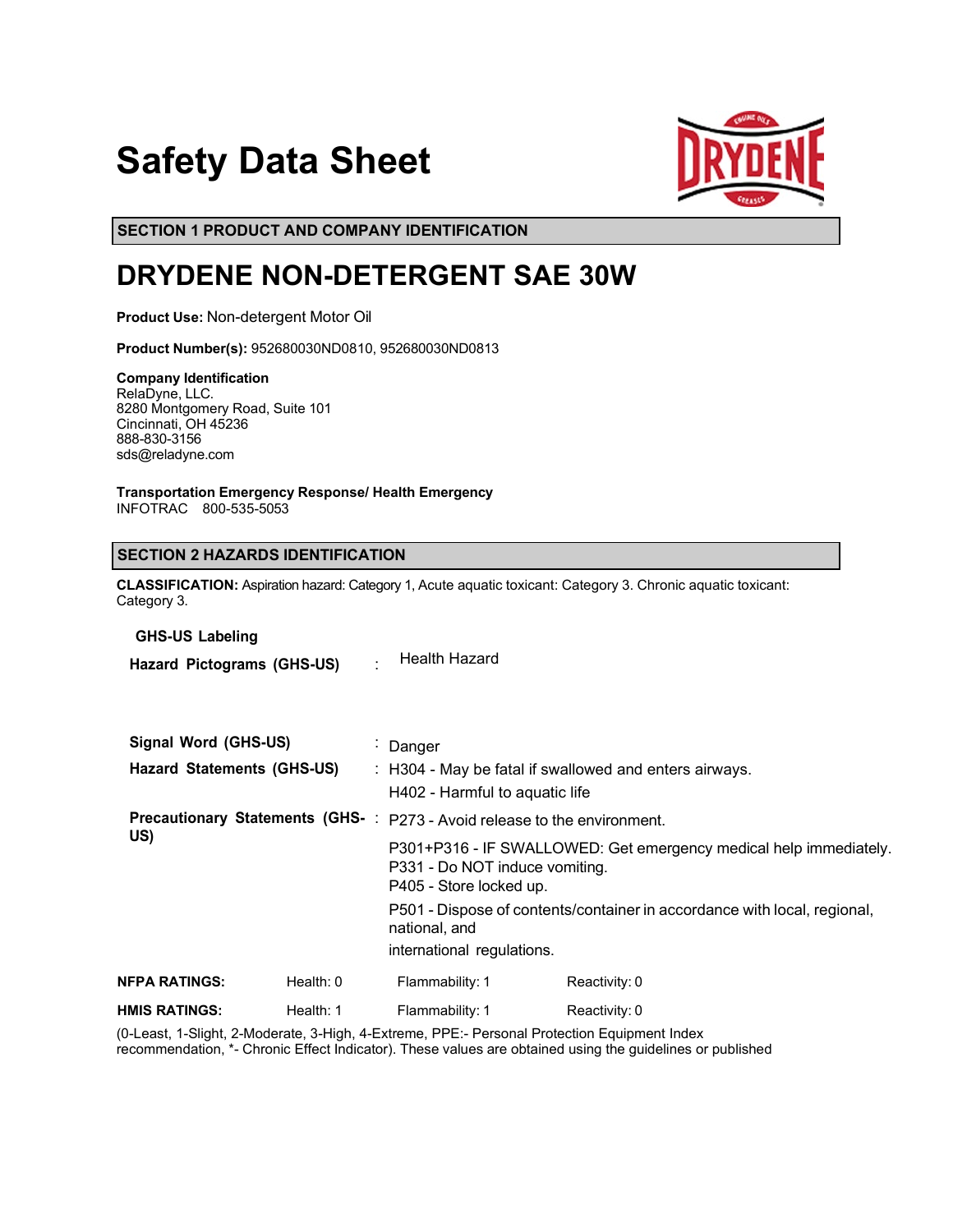evaluations prepared by the National Fire Protection Association (NFPA) or the National Paint and Coating Association (for HMIS ratings).

### **LABEL RECOMMENDATION:**

Label Category : INDUSTRIAL OIL 1 - IND1

### **HAZARDS NOT OTHERWISE CLASSIFIED:** Not Applicable

# **SECTION 3 COMPOSITION/ INFORMATION ON INGREDIENTS**

| l COMPONENTS                           | I CAS NUMBER | <b>AMOUNT</b>     |
|----------------------------------------|--------------|-------------------|
| Highly refined mineral oil (C15 - C50) | Mixture      | 70 - 100 % weight |

# **SECTION 4 FIRST AID MEASURES**

#### **Description of first aid measures**

**Eye:** No specific first aid measures are required. As a precaution, remove contact lenses, if worn, and flush eyes with water.

**Skin:** No specific first aid measures are required. As a precaution, remove clothing and shoes if contaminated. To remove the material from skin, use soap and water. Discard contaminated clothing and shoes or thoroughly clean before reuse.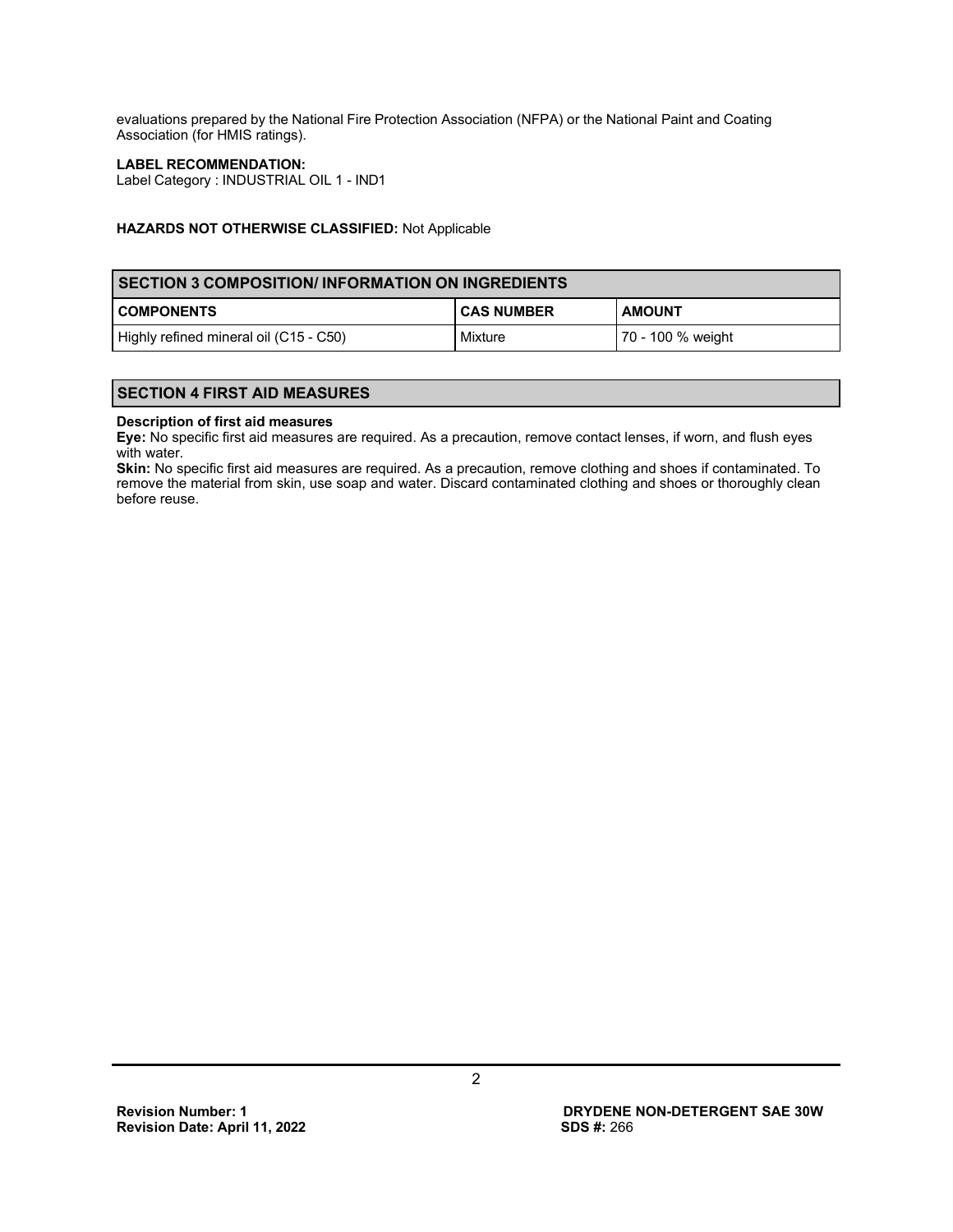**Ingestion:** No specific first aid measures are required. Do not induce vomiting. As a precaution, get medical advice. **Inhalation:** No specific first aid measures are required. If exposed to excessive levels of material in the air, move the exposed person to fresh air. Get medical attention if coughing or respiratory discomfort occurs.

### **Most important symptoms and effects, both acute and delayed IMMEDIATE SYMPTOMS AND HEALTH EFFECTS**

**Eye:** Not expected to cause prolonged or significant eye irritation.

**Skin:** Contact with the skin is not expected to cause prolonged or significant irritation. Contact with the skin is not expected to cause an allergic skin response. Not expected to be harmful to internal organs if absorbed through the skin. High-Pressure Equipment Information: Accidental high-velocity injection under the skin of materials of this type may result in serious injury. Seek medical attention at once should an accident like this occur. The initial wound at the injection site may not appear to be serious at first; but, if left untreated, could result in disfigurement or amputation of the affected part.

### **Ingestion:** Not expected to be harmful if swallowed.

**Inhalation:** Not expected to be harmful if inhaled. Contains a petroleum-based mineral oil. May cause respiratory irritation or other pulmonary effects following prolonged or repeated inhalation of oil mist at airborne levels above the recommended mineral oil mist exposure limit. Symptoms of respiratory irritation may include coughing and difficulty breathing.

### **DELAYED OR OTHER SYMPTOMS AND HEALTH EFFECTS:** Not classified.

### **Indication of any immediate medical attention and special treatment needed**

**Note to Physicians:** In an accident involving high-pressure equipment, this product may be injected under the skin. Such an accident may result in a small, sometimes bloodless, puncture wound. However, because of its driving force, material injected into a fingertip can be deposited into the palm of the hand. Within 24 hours, there is usually a great deal of swelling, discoloration, and intense throbbing pain. Immediate treatment at a surgical emergency center is recommended.

### **SECTION 5 FIRE FIGHTING MEASURES**

**EXTINGUISHING MEDIA:** Use water fog, foam, dry chemical or carbon dioxide (CO2) to extinguish flames.

**Unusual Fire Hazards:** Leaks/ruptures in high pressure system using materials of this type can create a fire hazard when in the vicinity of ignition sources (eg. open flame, pilot lights, sparks, or electric arcs).

### **PROTECTION OF FIRE FIGHTERS:**

**Fire Fighting Instructions:** This material will burn although it is not easily ignited. See Section 7 for proper handling and storage. For fires involving this material, do not enter any enclosed or confined fire space without proper protective equipment, including self-contained breathing apparatus.

**Combustion Products:** Highly dependent on combustion conditions. A complex mixture of airborne solids, liquids, and gases including carbon monoxide, carbon dioxide, and unidentified organic compounds will be evolved when this material undergoes combustion.

# **SECTION 6 ACCIDENTAL RELEASE MEASURES**

**Protective Measures:** Eliminate all sources of ignition in vicinity of spilled material.

**Spill Management:** Stop the source of the release if you can do it without risk. Contain release to prevent further contamination of soil, surface water or groundwater. Clean up spill as soon as possible, observing precautions in Exposure Controls/Personal Protection. Use appropriate techniques such as applying non-combustible absorbent materials or pumping. Where feasible and appropriate, remove contaminated soil. Place contaminated materials in disposable containers and dispose of in a manner consistent with applicable regulations. **Reporting:** Report spills to local authorities and/or the U.S. Coast Guard's National Response Center at

(800) 424-8802 as appropriate or required.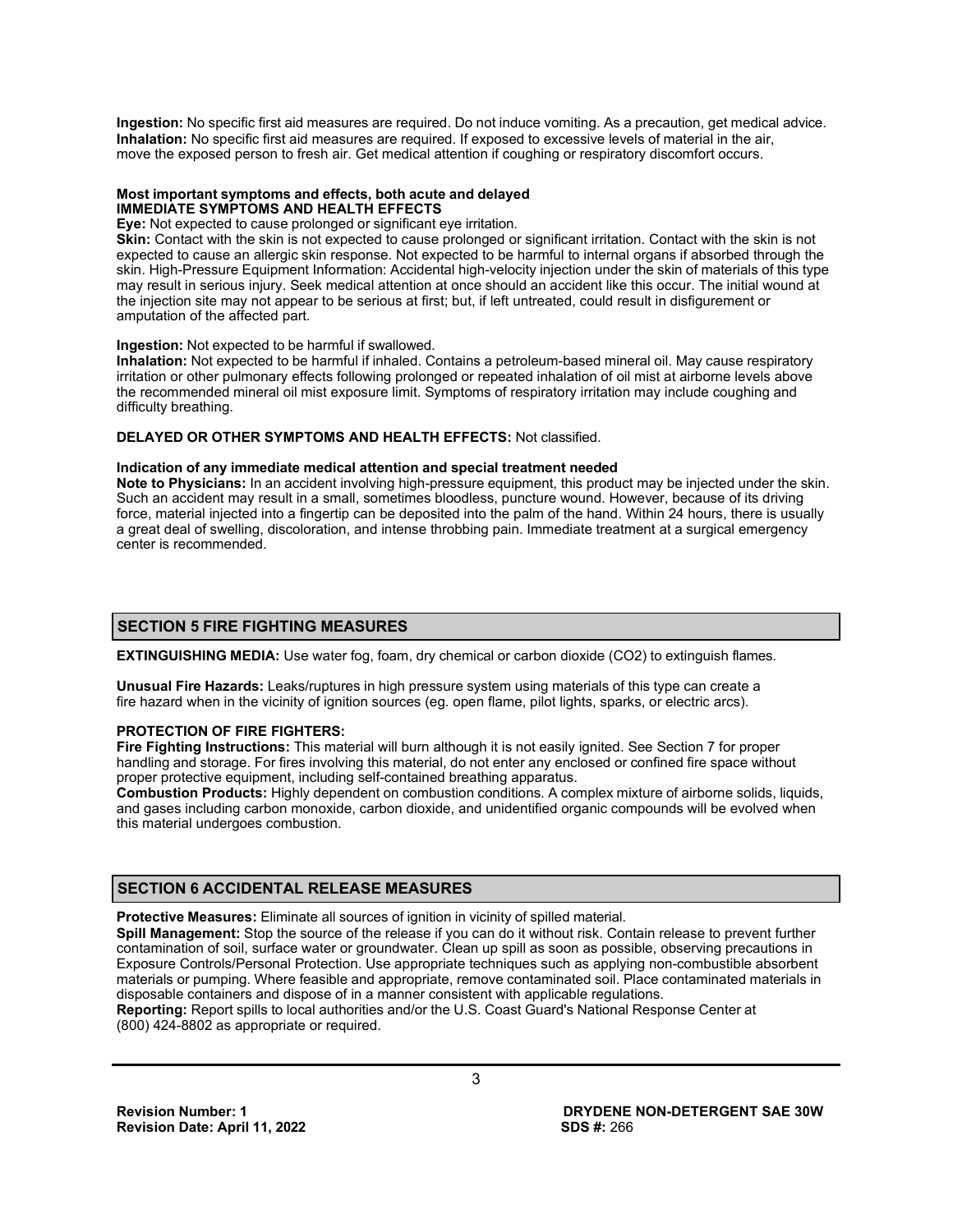# **SECTION 7 HANDLING AND STORAGE**

**General Handling Information:** Avoid contaminating soil or releasing this material into sewage and drainage systems and bodies of water.

**Precautionary Measures:** DO NOT USE IN HIGH PRESSURE SYSTEMS in the vicinity of flames, sparks and hot surfaces. Use only in well ventilated areas. Keep container closed. Keep out of the reach of children. **Static Hazard:** Electrostatic charge may accumulate and create a hazardous condition when handling this material. To minimize this hazard, bonding and grounding may be necessary but may not, by themselves, be sufficient. Review all operations which have the potential of generating and accumulating an electrostatic charge and/or a flammable atmosphere (including tank and container filling, splash filling, tank cleaning, sampling, gauging, switch loading, filtering, mixing, agitation, and vacuum truck operations) and use appropriate mitigating procedures. For more information, refer to OSHA Standard 29 CFR 1910.106, 'Flammable and Combustible Liquids', National Fire Protection Association (NFPA 77, 'Recommended Practice on Static Electricity', and/or the American Petroleum Institute (API) Recommended Practice 2003, 'Protection Against Ignitions Arising Out of Static, Lightning, and Stray Currents'.

**Container Warnings:** Container is not designed to contain pressure. Do not use pressure to empty container or it may rupture with explosive force. Empty containers retain product residue (solid, liquid, and/or vapor) and can be dangerous. Do not pressurize, cut, weld, braze, solder, drill, grind, or expose such containers to heat, flame, sparks, static electricity, or other sources of ignition. They may explode and cause injury or death. Empty containers should be completely drained, properly closed, and promptly returned to a drum reconditioner or disposed of properly.

# **SECTION 8 EXPOSURE CONTROLS/PERSONAL PROTECTION**

### **GENERAL CONSIDERATIONS:**

Consider the potential hazards of this material (see Section 3), applicable exposure limits, job activities, and other substances in the work place when designing engineering controls and selecting personal protective equipment. If engineering controls or work practices are not adequate to prevent exposure to harmful levels of this material, the personal protective equipment listed below is recommended. The user should read and understand all instructions and limitations supplied with the equipment since protection is usually provided for a limited time or under certain circumstances.

### **ENGINEERING CONTROLS:**

Use in a well-ventilated area.

# **PERSONAL PROTECTIVE EQUIPMENT**

**Eye/Face Protection:** No special eye protection is normally required. Where splashing is possible, wear safety glasses with side shields as a good safety practice.

**Skin Protection:** No special protective clothing is normally required. Where splashing is possible, select protective clothing depending on operations conducted, physical requirements and other substances in the workplace. Suggested materials for protective gloves include: Nitrile Rubber, Silver Shield, Viton.

**Respiratory Protection:** No respiratory protection is normally required.

If user operations generate an oil mist, determine if airborne concentrations are below the occupational exposure limit for mineral oil mist. If not, wear an approved respirator that provides adequate protection from the measured concentrations of this material. For air-purifying respirators use a particulate cartridge. Use a positive pressure airsupplying respirator in circumstances where air-purifying respirators may not provide adequate protection.

# **Component Agency TWA STEL Ceiling Notation** Highly refined mineral oil (C15 - C50)  $\vert$  OSHA Z-1  $\vert$  5 mg/m3 Highly refined mineral oil (C15 - C50)  $\vert$  ACGIH  $\vert$  5 mg/m3  $\vert$  10 mg/m3

**Occupational Exposure Limits:**

Consult local authorities for appropriate values.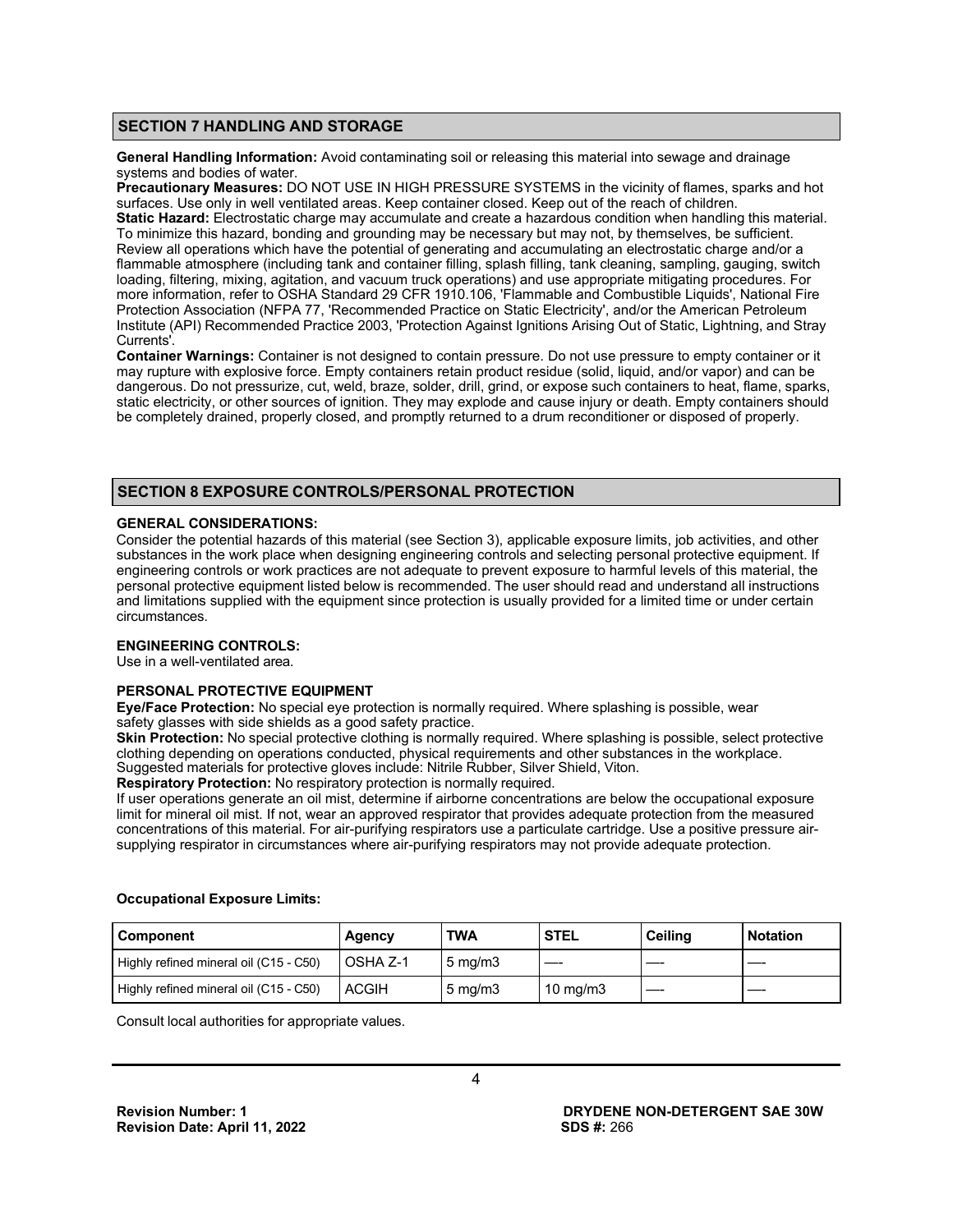# **SECTION 9 PHYSICAL AND CHEMICAL PROPERTIES**

**Attention: the data below are typical values and do not constitute a specification.**

**Color:** Yellow **Physical State:** Liquid **Odor:** Petroleum odor **Odor Threshold:** Not Determined **pH:** Essentially Neutral **Vapor Pressure:** Not Determined **Vapor Density (Air = 1):** Greater than 5 **Initial Boiling Point:** 600°F **Solubility:** Negligible **Freezing Point:** Not Applicable **Specific Gravity:** 0.88 **Viscosity:** 100 cSt @ 40°C **Decomposition temperature:** No data available **Octanol/Water Partition Coefficient:** No data available

**FLAMMABLE PROPERTIES: Flammability (solid, gas):** No Data Available

**Flashpoint:** (Cleveland Open Cup) 225 °C **Autoignition:** Not Determined **Flammability (Explosive) Limits (% by volume in air):** Lower: Not Determined Upper: Not Determined

# **SECTION 10 STABILITY AND REACTIVITY**

**Reactivity:** May react with strong acids or strong oxidizing agents, such as chlorates, nitrates, peroxides, etc. **Chemical Stability:** This material is considered stable under normal ambient and anticipated storage and handling conditions of temperature and pressure. **Incompatibility With Other Materials:** Not applicable **Hazardous Decomposition Products:** None known (None expected) **Hazardous Polymerization:** Hazardous polymerization will not occur.

# **SECTION 11 TOXICOLOGICAL INFORMATION**

### **Information on toxicological effects**

**Serious Eye Damage/Irritation:** The eye irritation hazard is based on evaluation of data for product components.

**Skin Corrosion/Irritation:** The skin irritation hazard is based on evaluation of data for product components.

**Skin Sensitization:** The skin sensitization hazard is based on evaluation of data for product components.

**Acute Dermal Toxicity:** The acute dermal toxicity hazard is based on evaluation of data for product components.

**Acute Oral Toxicity:** The acute oral toxicity hazard is based on evaluation of data for product components.

**Acute Inhalation Toxicity:** The acute inhalation toxicity hazard is based on evaluation of data for product components.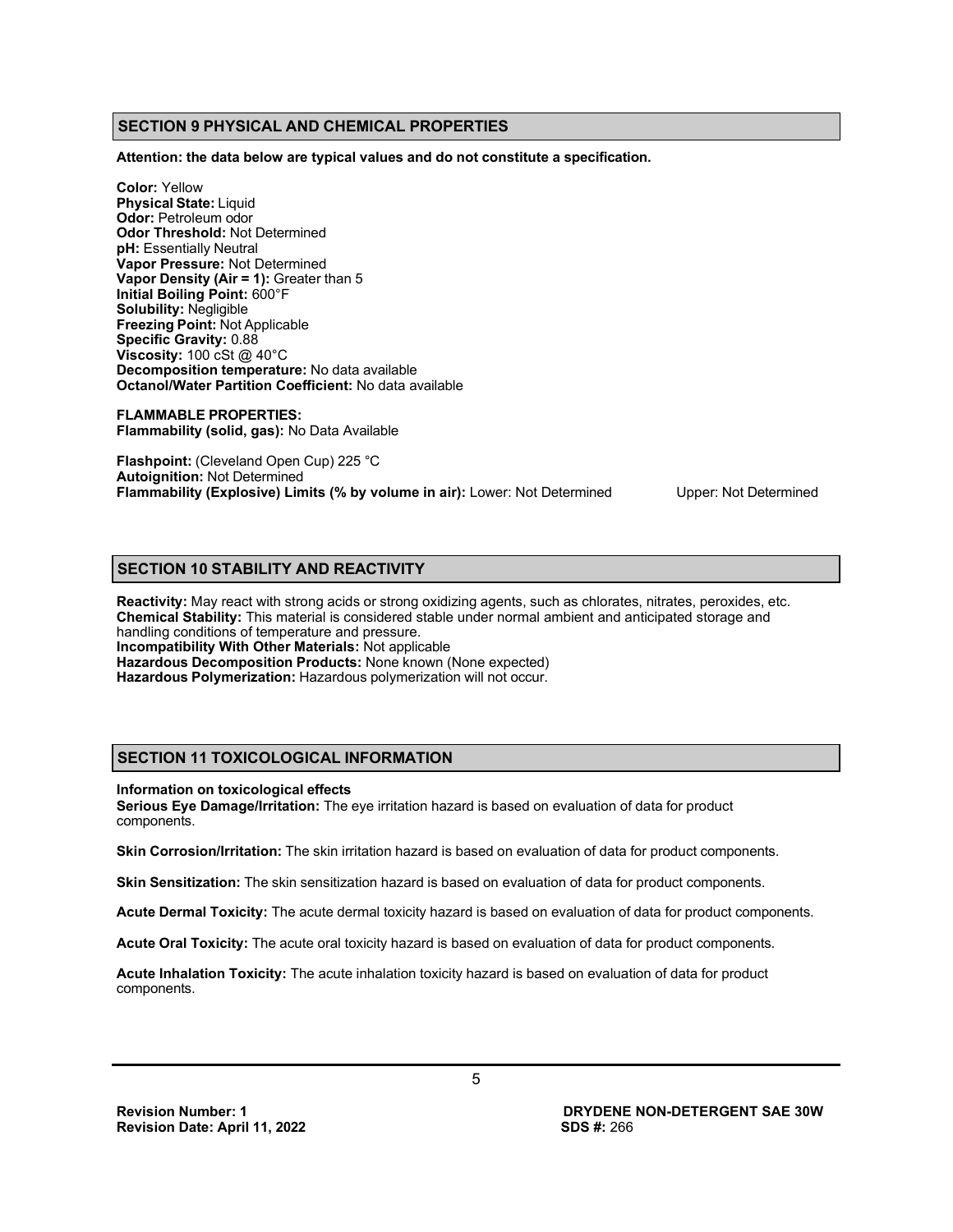### **Acute Toxicity Estimate:** Not Determined

**Germ Cell Mutagenicity:** The hazard evaluation is based on data for components or a similar material.

**Carcinogenicity:** The hazard evaluation is based on data for components or a similar material.

**Reproductive Toxicity:** The hazard evaluation is based on data for components or a similar material.

**Specific Target Organ Toxicity - Single Exposure:** The hazard evaluation is based on data for components or a similar material.

**Specific Target Organ Toxicity - Repeated Exposure:** The hazard evaluation is based on data for components or a similar material.

### **ADDITIONAL TOXICOLOGY INFORMATION:**

This product contains petroleum base oils which may be refined by various processes including severe solvent extraction, severe hydrocracking, or severe hydrotreating. None of the oils requires a cancer warning under the OSHA Hazard Communication Standard (29 CFR 1910.1200). These oils have not been listed in the National Toxicology Program (NTP) Annual Report nor have they been classified by the International Agency for Research on Cancer (IARC) as; carcinogenic to humans (Group 1), probably carcinogenic to humans (Group 2A), or possibly carcinogenic to humans (Group 2B). These oils have not been classified by the American Conference of Governmental Industrial Hygienists (ACGIH) as: confirmed human carcinogen (A1), suspected human carcinogen (A2), or confirmed animal carcinogen with unknown relevance to humans (A3).

# **SECTION 12 ECOLOGICAL INFORMATION**

# **ECOTOXICITY**

This material is not expected to be harmful to aquatic organisms. The ecotoxicity hazard is based on an evaluation of data for the components or a similar material. The product has not been tested. The statement has been derived from the properties of the individual components.

### **MOBILITY**

No data available.

### **PERSISTENCE AND DEGRADABILITY**

This material is not expected to be readily biodegradable. The biodegradability of this material is based on an evaluation of data for the components or a similar material. The product has not been tested. The statement has been derived from the properties of the individual components.

### **POTENTIAL TO BIOACCUMULATE**

Bioconcentration Factor: No data available. Octanol/Water Partition Coefficient: No data available

### **SECTION 13 DISPOAL CONSIDERATIONS**

Use material for its intended purpose or recycle if possible. Oil collection services are available for used oil recycling or disposal. Place contaminated materials in containers and dispose of in a manner consistent with applicable regulations. Contact your sales representative or local environmental or health authorities for approved disposal or recycling methods.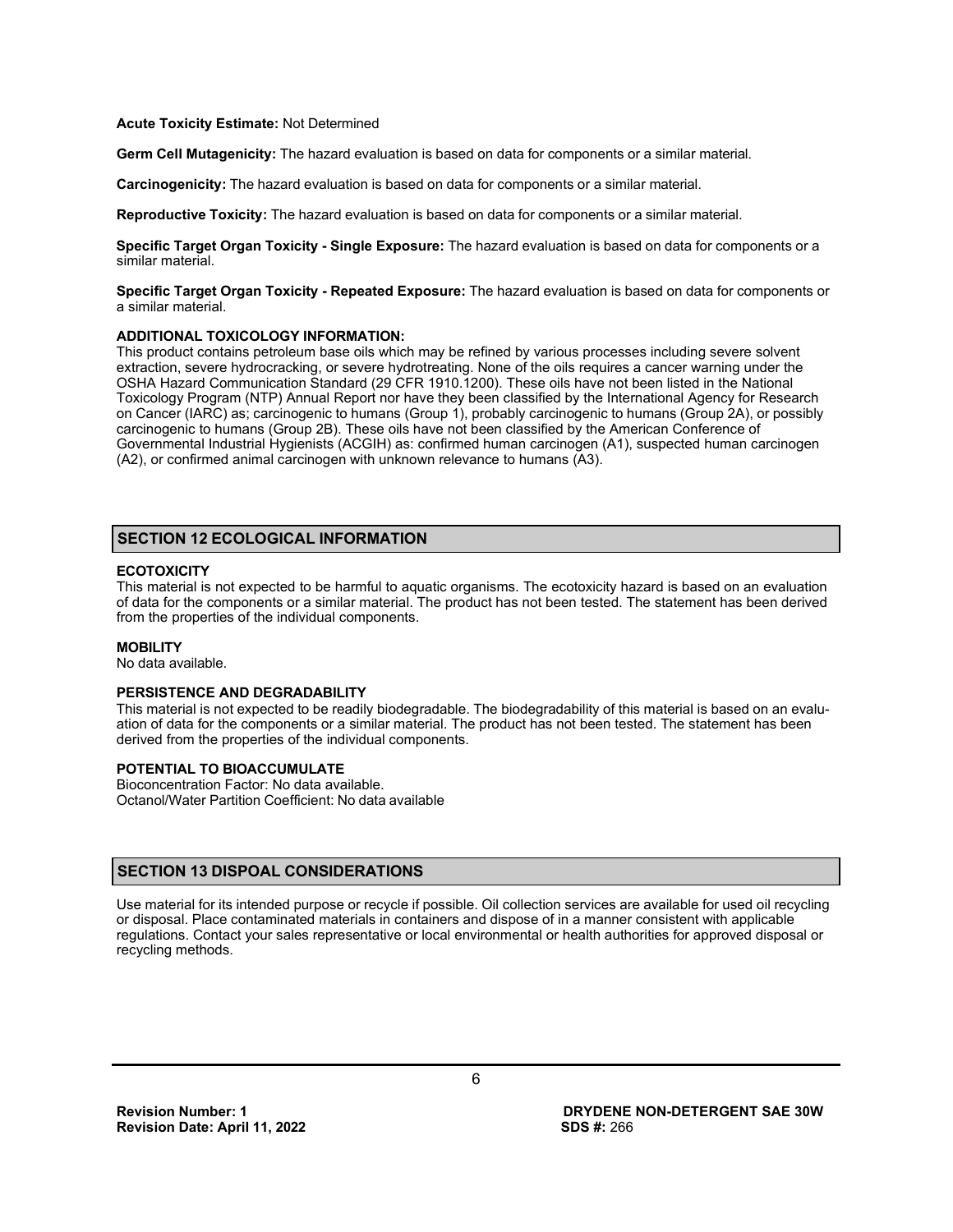# **SECTION 14 TRANSPORT INFORMATION**

The description shown may not apply to all shipping situations. Consult 49CFR, or appropriate Dangerous Goods Regulations, for additional description requirements (e.g., technical name) and mode-specific or quantityspecific shipping requirements.

**DOT Shipping Description:** PETROLEUM LUBRICATING OIL, NOT REGULATED AS A HAZARDOUS MATERIAL FOR TRANSPORTATION UNDER 49 CFR

**IMO/IMDG Shipping Description:** PETROLEUM LUBRICATING OIL; NOT REGULATED AS DANGEROUS GOODS FOR TRANSPORT UNDER THE IMDG CODE

**ICAO/IATA Shipping Description:** PETROLEUM LUBRICATING OIL; NOT REGULATED AS DANGEROUS GOODS FOR TRANSPORT UNDER ICAO TI OR IATA DGR

**Transport in bulk according to Annex II of MARPOL 73/78 and the IBC code:** Not applicable

### **SECTION 15 REGULATORY INFORMATION**

| EPCRA 311/312 CATEGORIES:         | 1. Immediate (Acute) Health Effects:<br>2. Delayed (Chronic) Health Effects:<br>3. Fire Hazard:<br>4. Sudden Release of Pressure Hazard: | NO<br>NO<br>NO<br>NO |
|-----------------------------------|------------------------------------------------------------------------------------------------------------------------------------------|----------------------|
|                                   | 5. Reactivity Hazard:                                                                                                                    | NO                   |
| <b>REGULATORY LISTS SEARCHED:</b> |                                                                                                                                          |                      |
| $01-1$ = ARC Group 1              | 03=EPCRA 313                                                                                                                             |                      |
| 01-2 A=IARC Group 2A              | 04=CA Proposition 65                                                                                                                     |                      |
| 01-2B=IARC Group 2B               | 05=MA RTK                                                                                                                                |                      |
| 02=NTP Carcinogen                 | 06=NJ RTK                                                                                                                                |                      |
|                                   | 07=PA RTK                                                                                                                                |                      |

No components of this material are found on the regulatory lists above.

### **CHEMICAL INVENTORIES:**

All components comply with the following chemical inventory requirements: AICS (Australia), DSL (Canada), EINECS (European Union), IECSC (China), KECI (Korea), PICCS (Philippines), TSCA (United States).

One or more components does not comply with the following chemical inventory requirements: ENCS (Japan).

### **NEW JERSEY RTK CLASSIFICATION:**

Under the New Jersey Right-to-Know Act L. 1983 Chapter 315 N.J.S.A. 34:5A-1 et. seq., the product is to be identified as follows: PETROLEUM OIL (Lubricating oil)

# **SECTION 16 OTHER INFORMATION**

**REVISION STATEMENT:** This revision updates the following sections of this Safety Data Sheet: N/A **Revision Date: April 11, 2022**

### **ABBREVIATIONS THAT MAY HAVE BEEN USED IN THIS DOCUMENT:**

| $TIV-$<br>Time Weighted Average<br>"WA<br>ˈhreshold<br>' imit Value |
|---------------------------------------------------------------------|
|---------------------------------------------------------------------|

7

**Revision Number: 1 Revision Date: April 11, 2022** **DRYDENE NON-DETERGENT SAE 30W SDS #:** 266